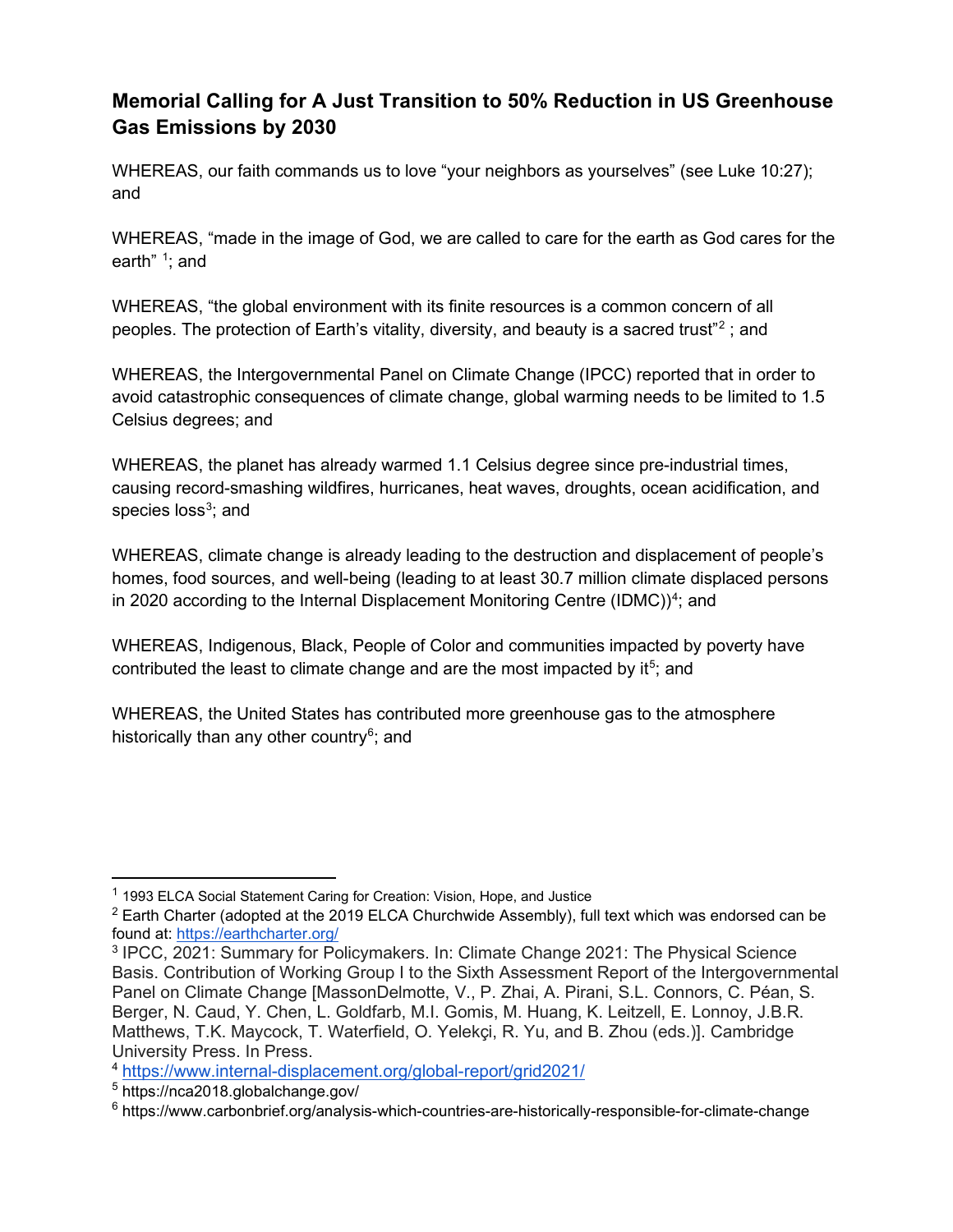WHEREAS, to reduce greenhouse gas emissions by at least 50% by 2030 the United States will need a World War II sized mobilization that includes government investment, public-private partnerships, binding emission reduction targets, and possibly a carbon fee and dividend; and

WHEREAS, a just transition from a fossil-fuel based economy will lead to better health<sup>7</sup>, family-sustaining jobs<sup>[8](#page-1-1)</sup>, clean air and water for communities historically left behind, and a safer, more sustainable future for our children and future generations; therefore, be it,

**RESOLVED,** that the Oregon Synod memorialize the 2022 Churchwide Assembly of the Evangelical Lutheran Church in America that The Churchwide Organization continues to call upon the leadership of the United States of America to reduce its greenhouse gas emissions by at least 50% by 2030, generate 100% of its power from clean renewable sources by 2035, and achieve net zero emissions by 2050; and be it further

**RESOLVED,** that The Churchwide Organization will continue to equip and encourage congregations, synods, and associated ministries to advocate that the United States of America reduce its greenhouse gas emissions by at least 50% by 2030, generate 100% of its power from clean renewable sources by 2035, and achieve net zero emissions by 2050; and be it further

**RESOLVED,** that The Churchwide Organization encourages congregations and synods to advocate for a just transition away from greenhouse gasses where at least 40% of public funding goes towards projects that directly benefit Indigenous, Black, People of Color, and communities impacted by poverty that bear a disproportionate cost of pollution and climate change already; and be it further

**RESOLVED,** that The Churchwide Organization will support these actions through continuing its investments in staff, education, tools and resources that equip congregations and Synods to accomplish this goal and leverage knowledge, skills and experience across the church; and be it further

**RESOLVED,** that congregants, rostered leaders, and bishops be encouraged to further educate themselves to the urgency of the climate emergency both locally and globally as well as to the local and global opportunities a just transition will create; and be it further

**RESOLVED,** that rostered leaders and bishops will be encouraged to lift up loving our neighbor in response to the climate emergency through their preaching at least once a month; and be it further

**RESOLVED**, that the Synod and The Churchwide Organization will encourage and cooperate with Lutherans Restoring Creation and other faith-based and secular organizations that share our commitment to the protection and restoration of the natural world while doing justice for all.<sup>[9](#page-1-2)</sup>

<span id="page-1-0"></span><sup>7</sup> https://www.who.int/publications/i/item/cop24-special-report-health-climate-change

<span id="page-1-1"></span><sup>8</sup> https://newclimateeconomy.report/

<span id="page-1-2"></span> $9$  For suggested organizations to connect with in doing this work please visit: <https://lutheransrestoringcreation.org/actions-for-a-just-transition-to-a-healthier-climate-for-all/>